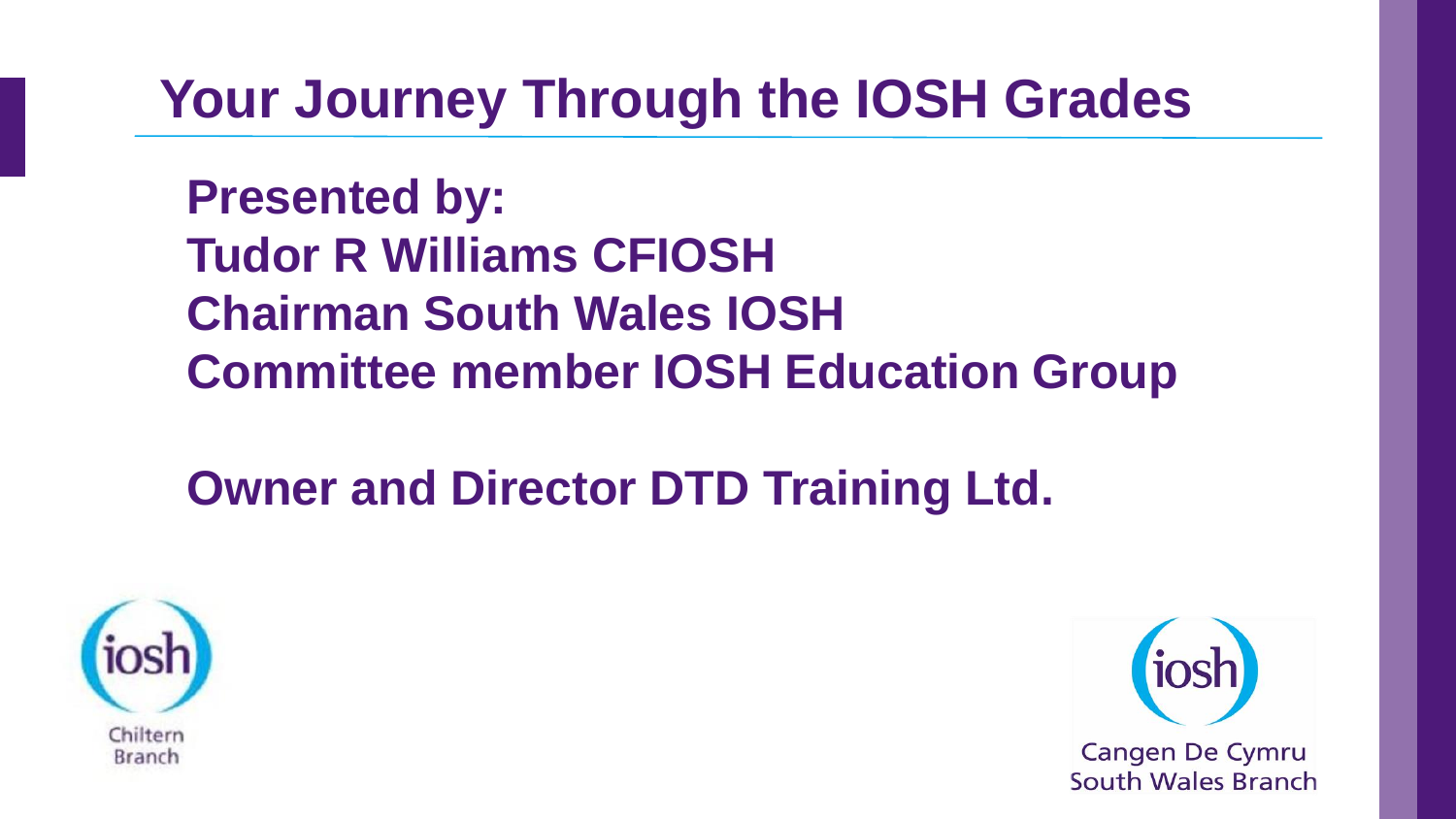# **Background and Experience**

- Formed DTD Training in 1997
- Previous experience in food processing operations, hotel management and contract catering.
- Specialise in delivery of NVQs in Occupational Health and Safety Practice, supporting our consultancy clients with governance and leadership solutions to health and safety operational problems.
- IOSH training provider
- Branch chair since 2019
- IOSH education group committee since 2017
- Passionate about the safety of vulnerable groups, particularly those in post-16 education.



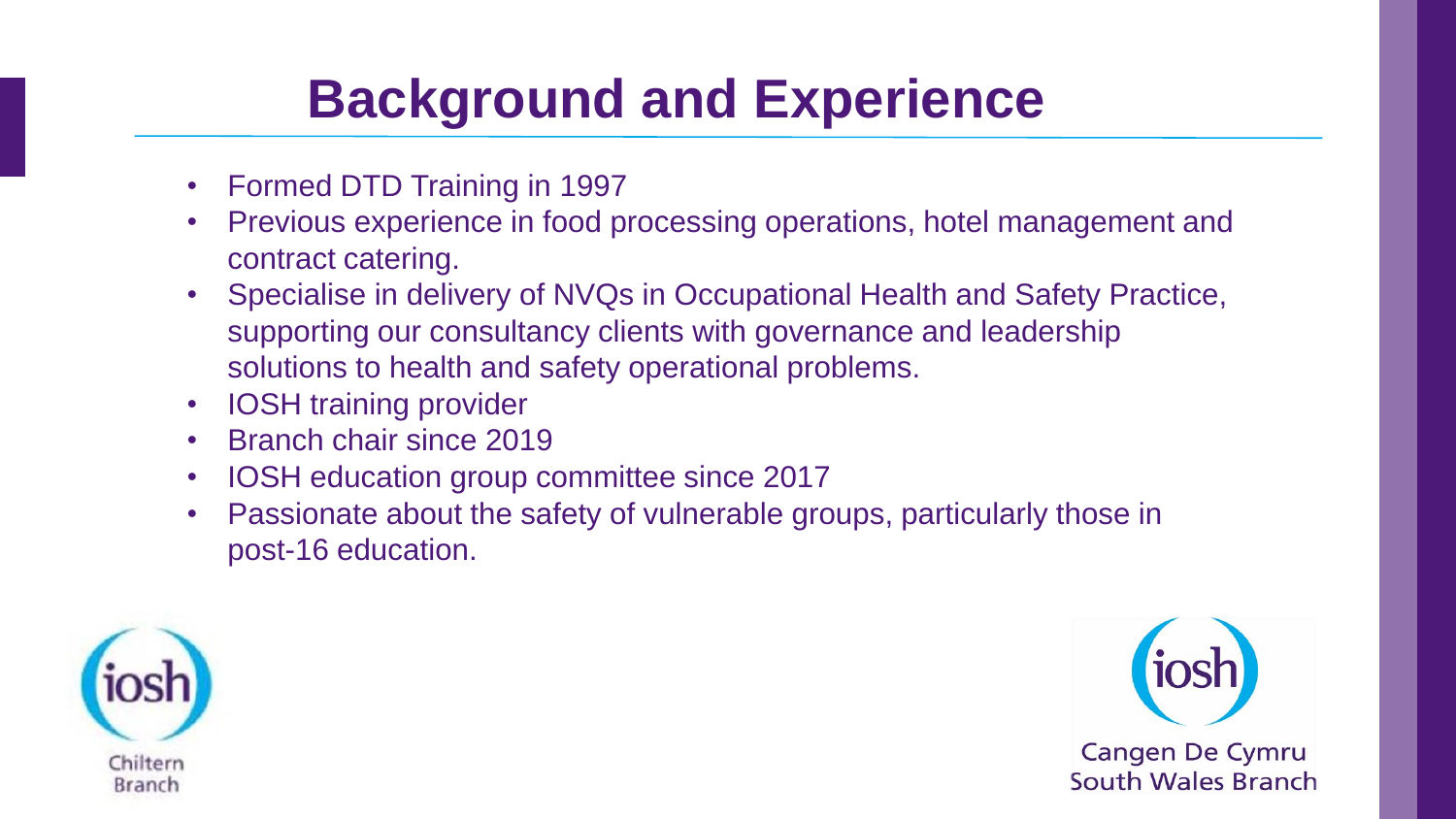## **Let's start**

I feel that every member is a mentor. Every member has an opportunity to look at those within the same grade as them, or below, and evaluate that members experience and any developmental requirements.

It's not a chore, or a full-time job, its an opportunity. An opportunity to make sure we all support each others journey if/where required.

Imparting knowledge, experiences (good and bad), ideas and support can help you as well as them along the way. Try it !



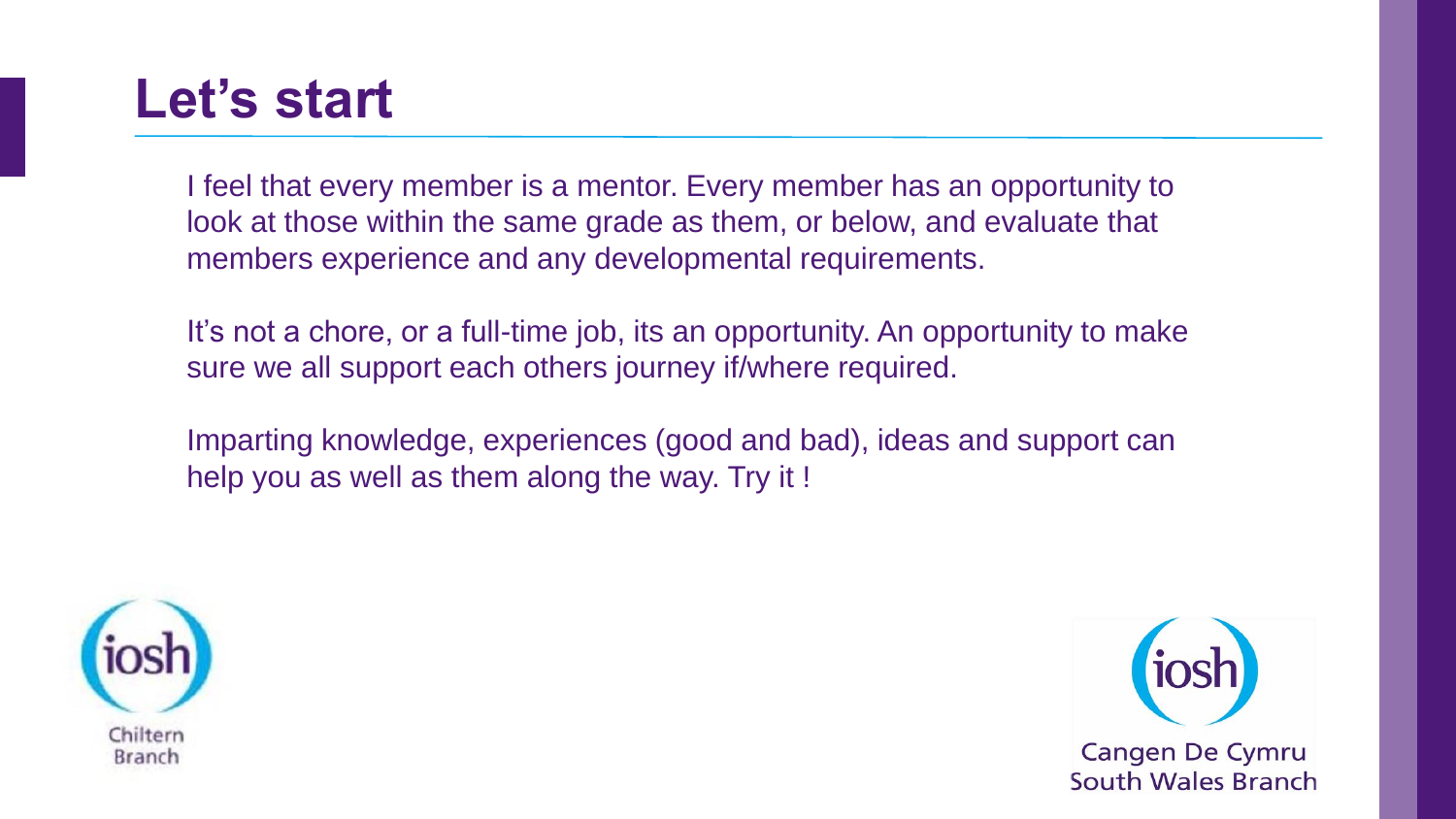# **Poll 1.**

**What is your current membership grade?**

Non-member **Affiliate** Associate **Technical Graduate Chartered** Fellow



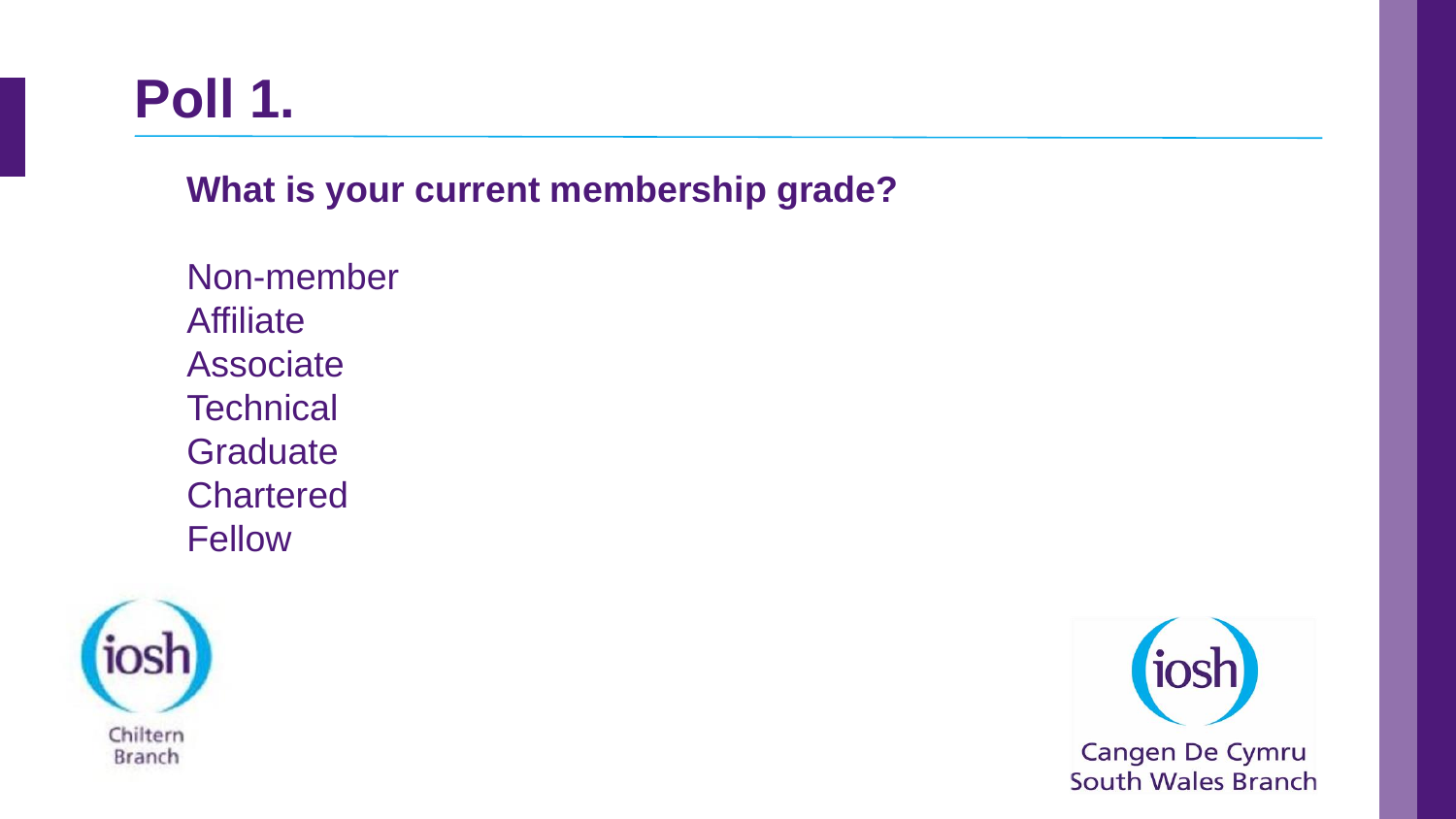# **Joining IOSH**

- Anyone applying to join IOSH as a member joins as an *affiliate* (nonstudents), or *student* member irrespective of qualification and/or experience.
- Moving to any higher grade, known as *'category transfer'* is on application to IOSH membership, and satisfaction of key details and production of appropriate information (certification/CPD).
- You are advised to research carefully as to what each grade requires and get everything in place before application submission.



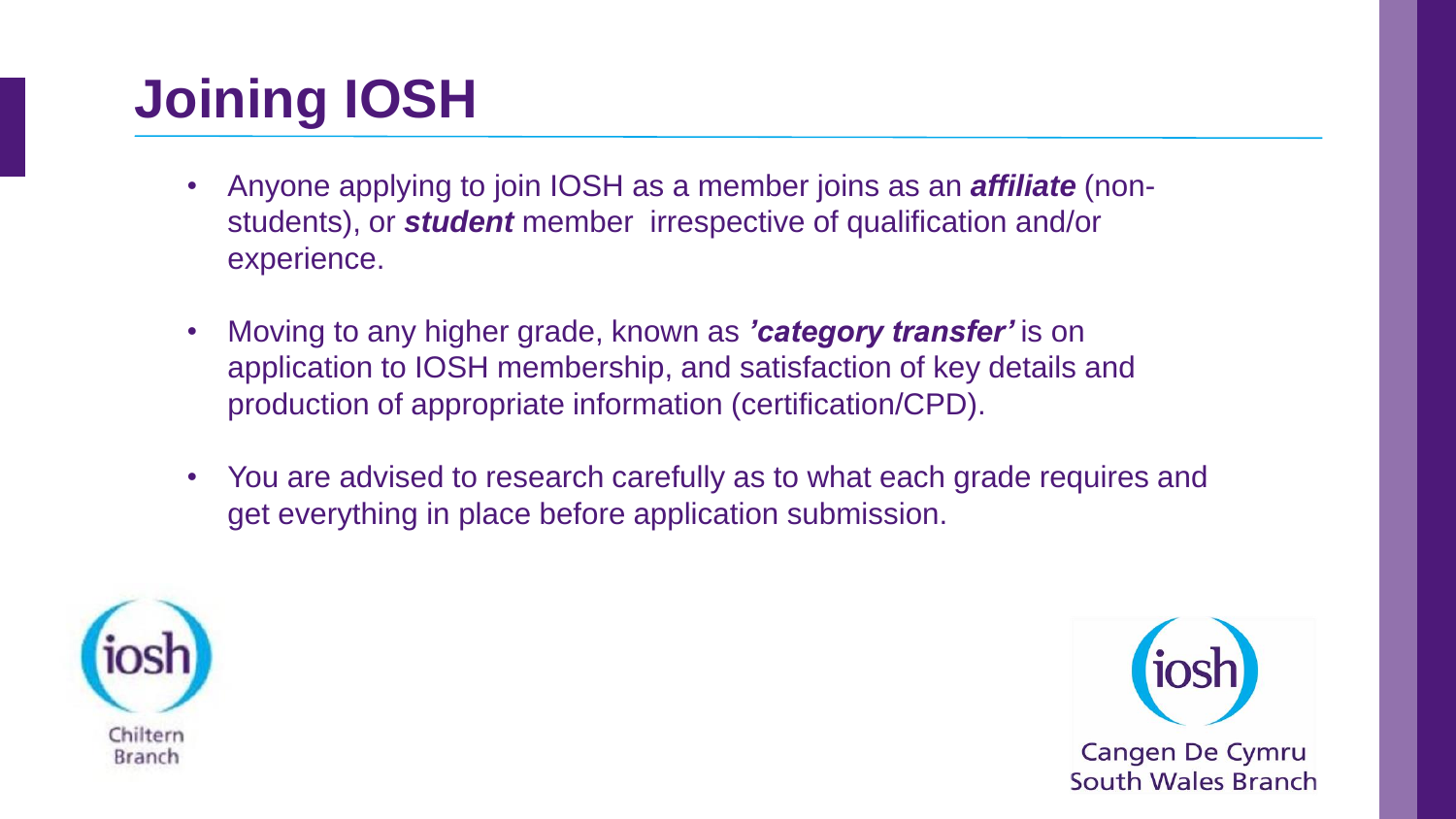# **Moving on a grade, or two!**

- You can only attain *chartered* membership if you have completed IOSH's *IPD process*. There is *no short cut*. Moving from *affiliate* to *graduate* (not going through the *technical* grade) is possible, subject of course to qualification and experience.
- Between *affiliate* and *graduate* is the *technical* grade. It is not a requirement to move via this grade to get to a higher grade, though this happens.
- You cannot move from *technical* grade direct to *chartered*, by-passing *graduate* level.
- *Student* members may move direct to *graduate* level, but may also progress via *technical* grade



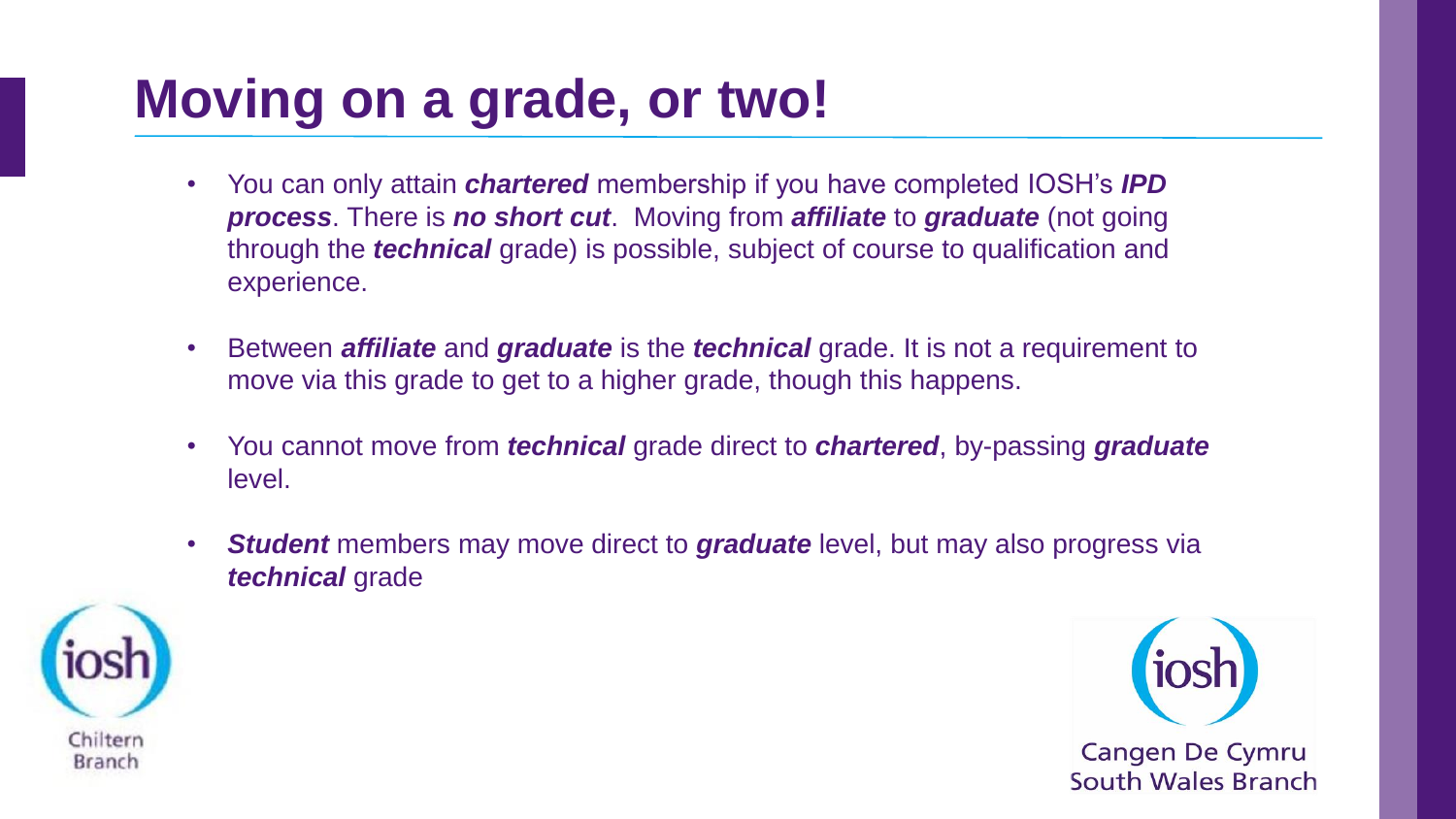#### **What is needed to attain each grade - a summary:**

- **Affiliate** You do need to prove anything when joining at this grade, once a member, evaluation of your qualifications and experience determines your attainment of a different/higher grade.
- *Student* You need to be studying for an accredited safety and health qualification, or be an apprentice on the SHE Technician apprenticeship.

N.B CPD is discretionary at the preceding grades and obligatory at Technical and beyond.

*Technical* (Tech IOSH) – Gained an OHS qualification, typically 2 years full-time, or 5 years part-time.



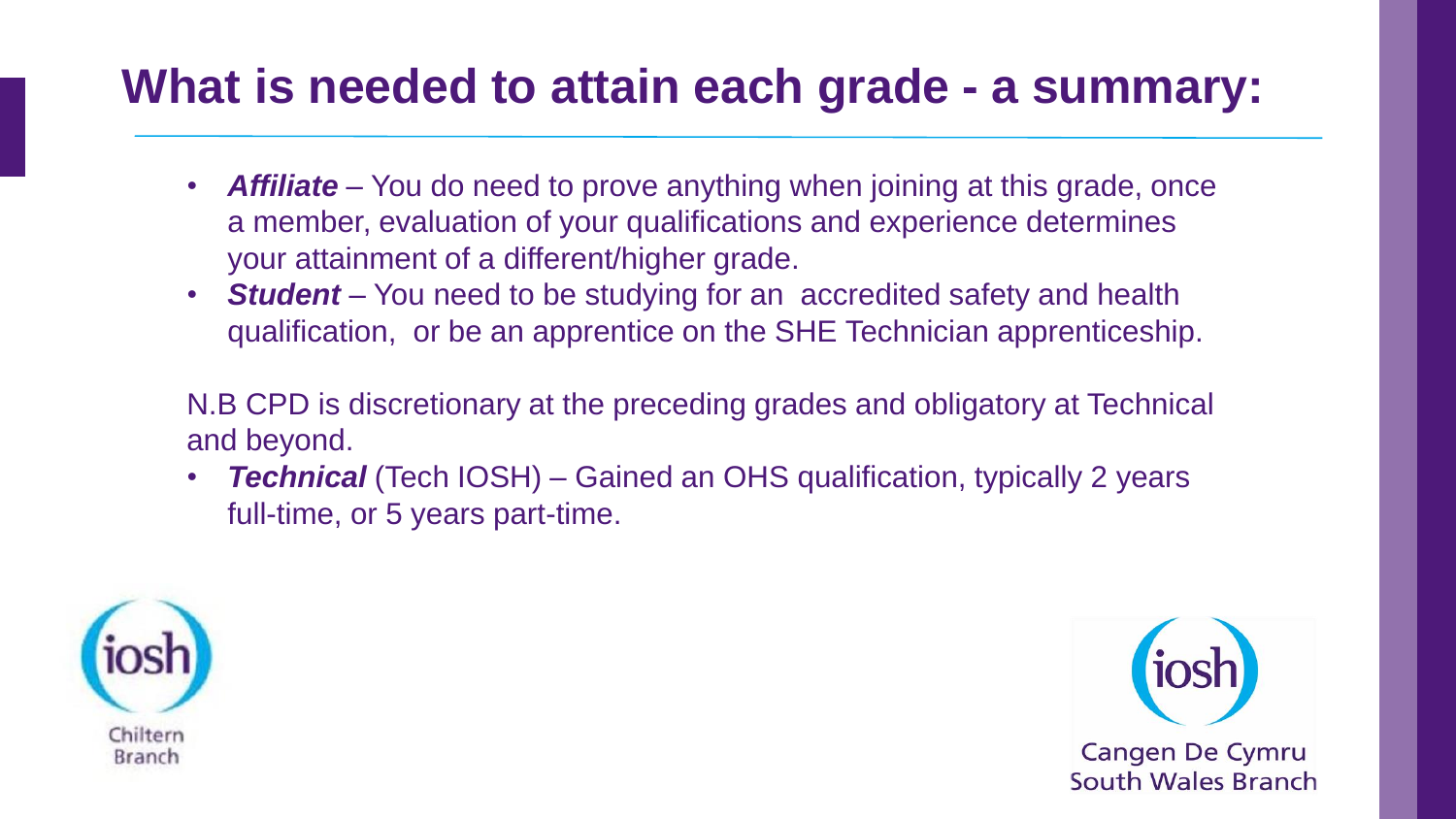#### **What is needed to attain each grade - a summary:**

- *Graduate –* (Grad IOSH) Gained an appropriate OHS qualification.
- *Chartered –* (CMIOSH) *- M*ust have gone through the IOSH *IPD* process (1 of 2 routes) and a *peer* review interview.
- *Chartered Fellow* (CFIOSH) A minimum of 5 years experience as a chartered member, application process and interview.

N.B Associate member grade (AIOSH) – Is available to those with a suitable qualification, and is seen as a progression from *affiliate* and *student* though not a necessity on your way to a higher grade.



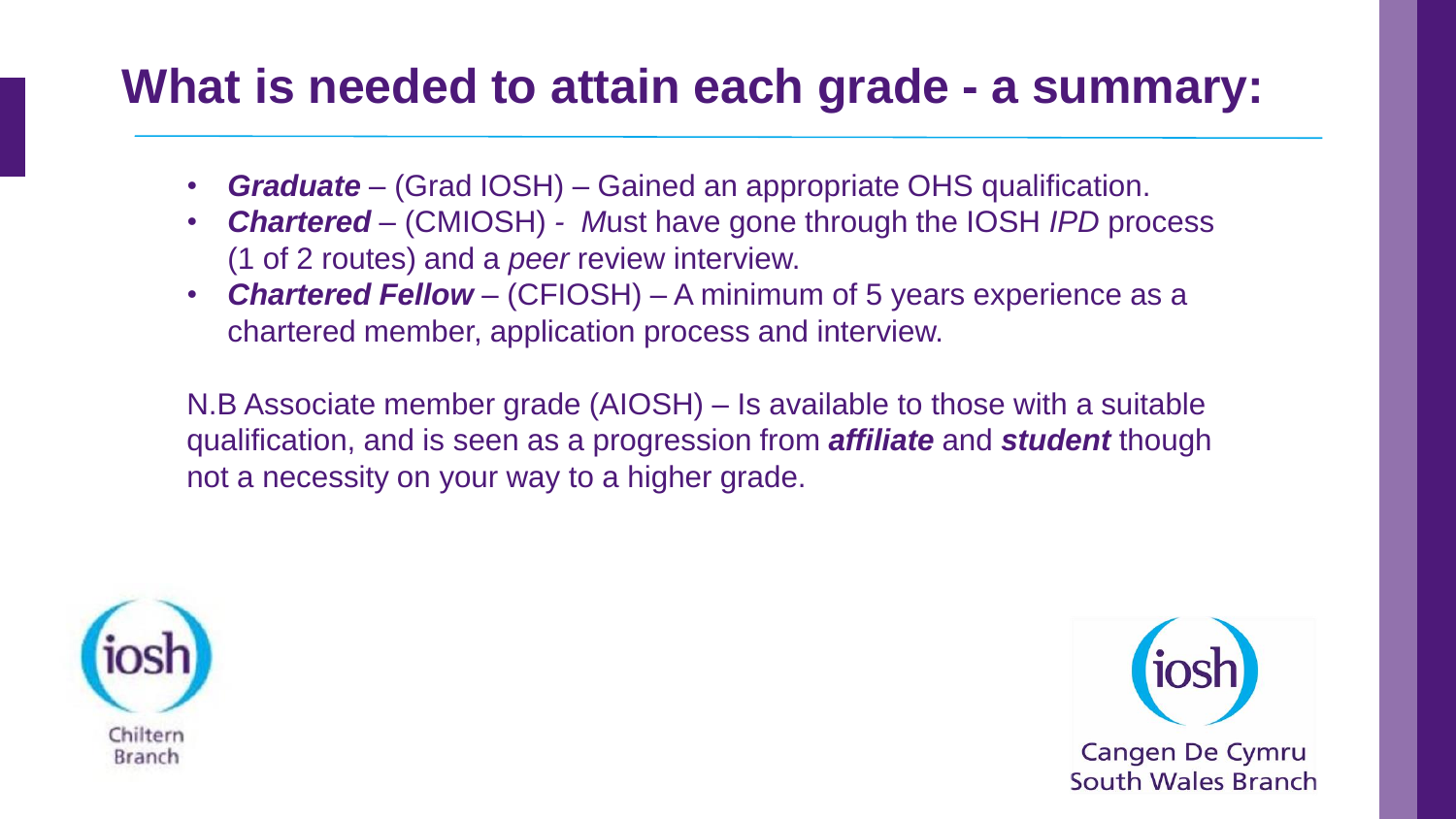# **Some underlying requirements.**

- *CPD (continual professional development) is obligatory at all grades inclusive of Tech. IOSH and above.*
- *As a minimum CPD should consist of a development plan and a minimum of 6 activities over a year.*
- *CPD at affiliate grade is discretional, though there are very good reasons to establish a CPD record at the earliest opportunity!.*
- *When applying to move from affiliate to technical or graduate, membership (IOSH) will check that you have at least a development plan in place (technical) and a development plan and activities (graduate).*



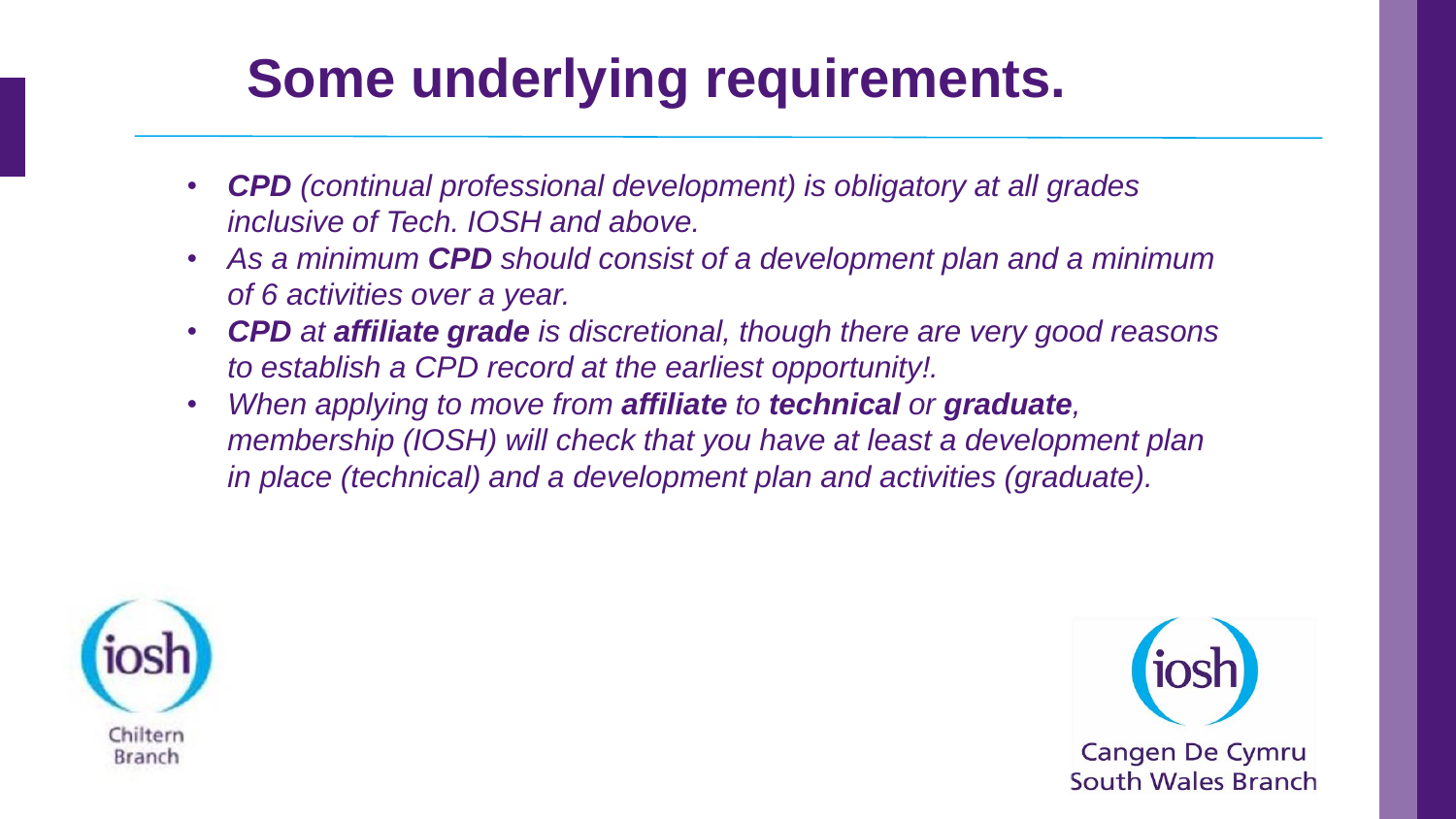# **Applying for a category transfer – example 1.**

You've joined as an *affiliate* and believe you are qualified to be granted *graduate* status.

- IOSH will request a copy of your certificates/qualification.
- Check that your CPD record is up to date.
- IOSH may request a CV or clarification of your role and responsibilities.



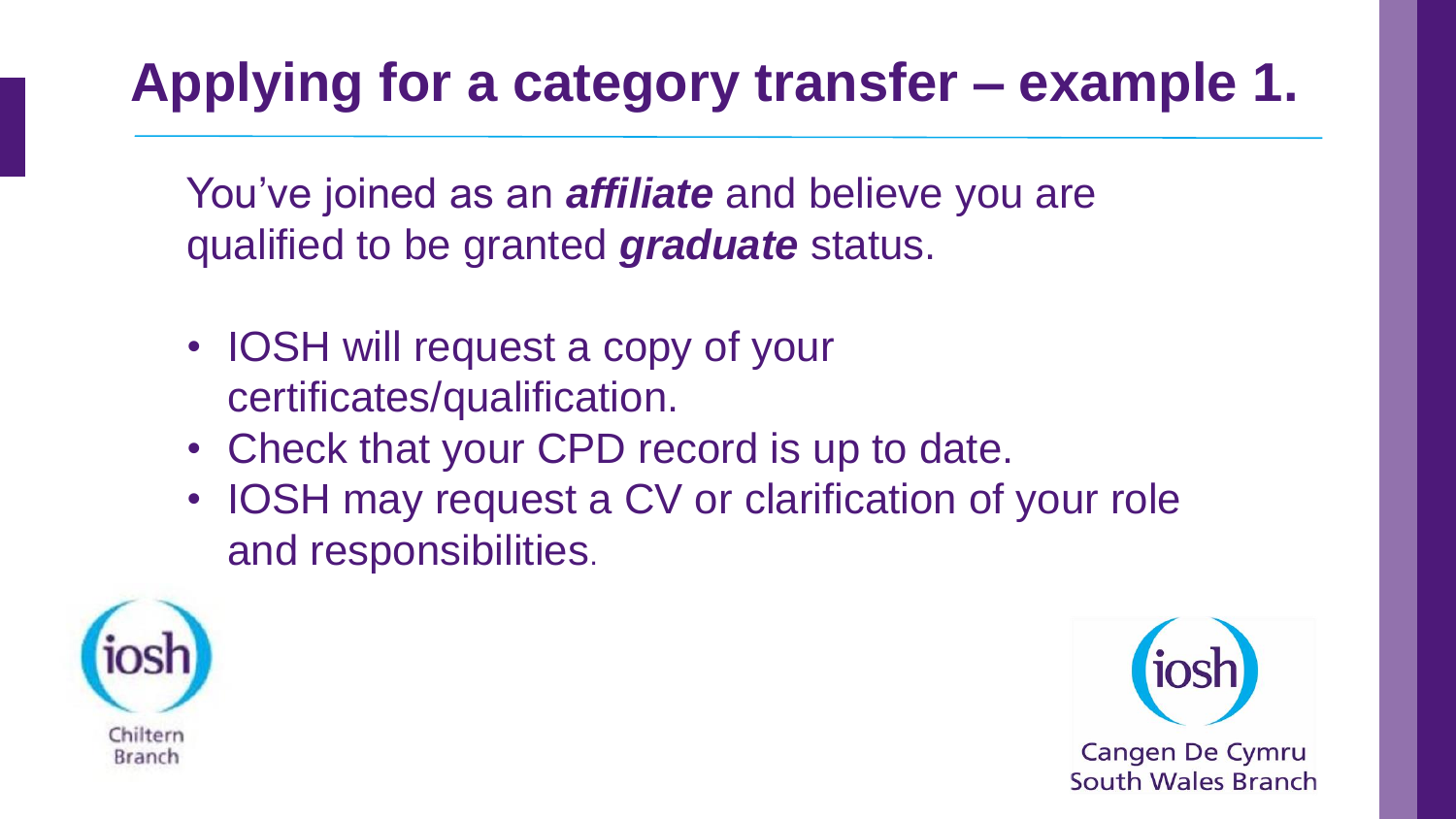# **Applying for a category transfer – example 2.**

You've joined as an *affiliate* or *student* and believe you are qualified to be granted *technical* status.

• **IOSH** will request a copy of your certificates/qualification.

Chilterr

Branch

- check that you have a development plan in place as part of CPD and
- that you are and have been in a suitable and responsible role.

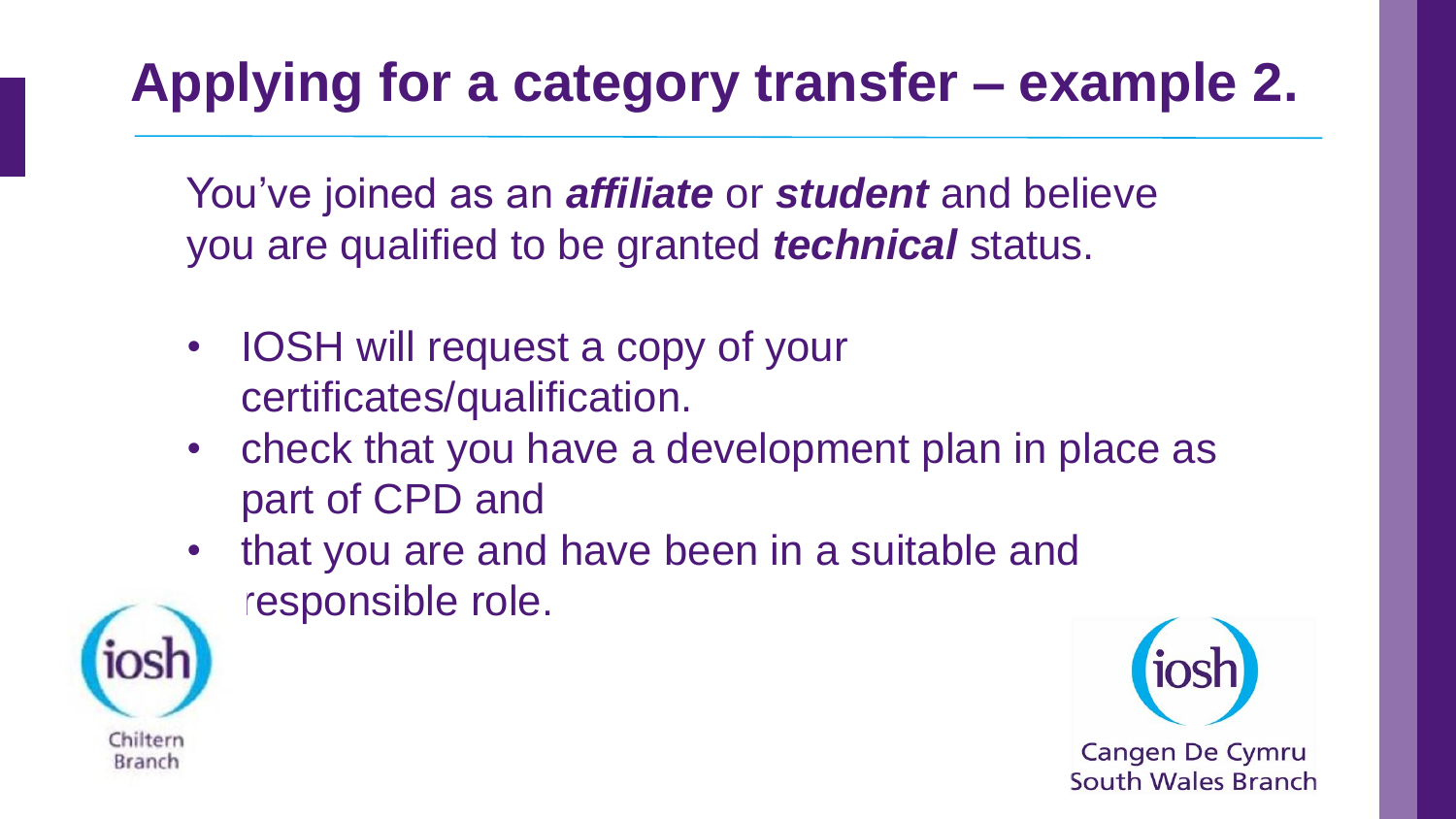### **Poll 2.**

Do you feel you could/should be at a higher membership grade but aren't sure how to get there?

Yes No

(N.B please do not answer if you are currently studying a qualification that you need to get to the higher grade)



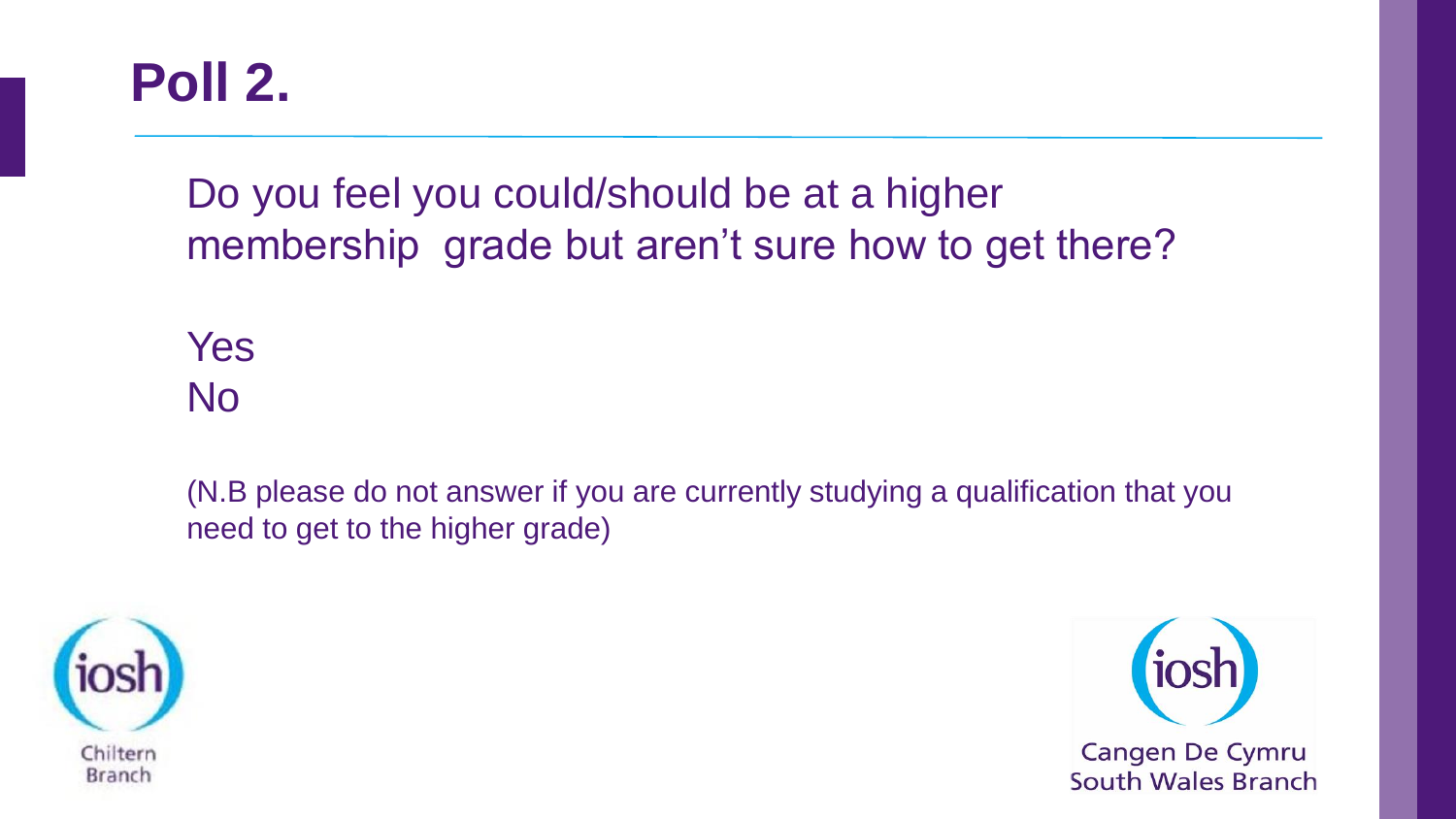# **Qualifications – an overview**

- *Student*  Studying an accredited OSH qualification at EQF level 4 or 6, an apprentice on the SHE Technician Apprenticeship
- *Associate* Attained an accredited OSH qualification at EQF level 4
- **Technical** Attained an accredited OSH qualification at EQF level 4
- *Graduate* Attained an accredited OSH qualification at EQF level 6

N.B – 'or any other qualification that IOSH assesses as meeting the criteria' see [www.iosh.co.uk/quals](http://www.iosh.co.uk/quals) (qualifications not listed are assessed on an individual basis). (EQF – European Qualification Framework)



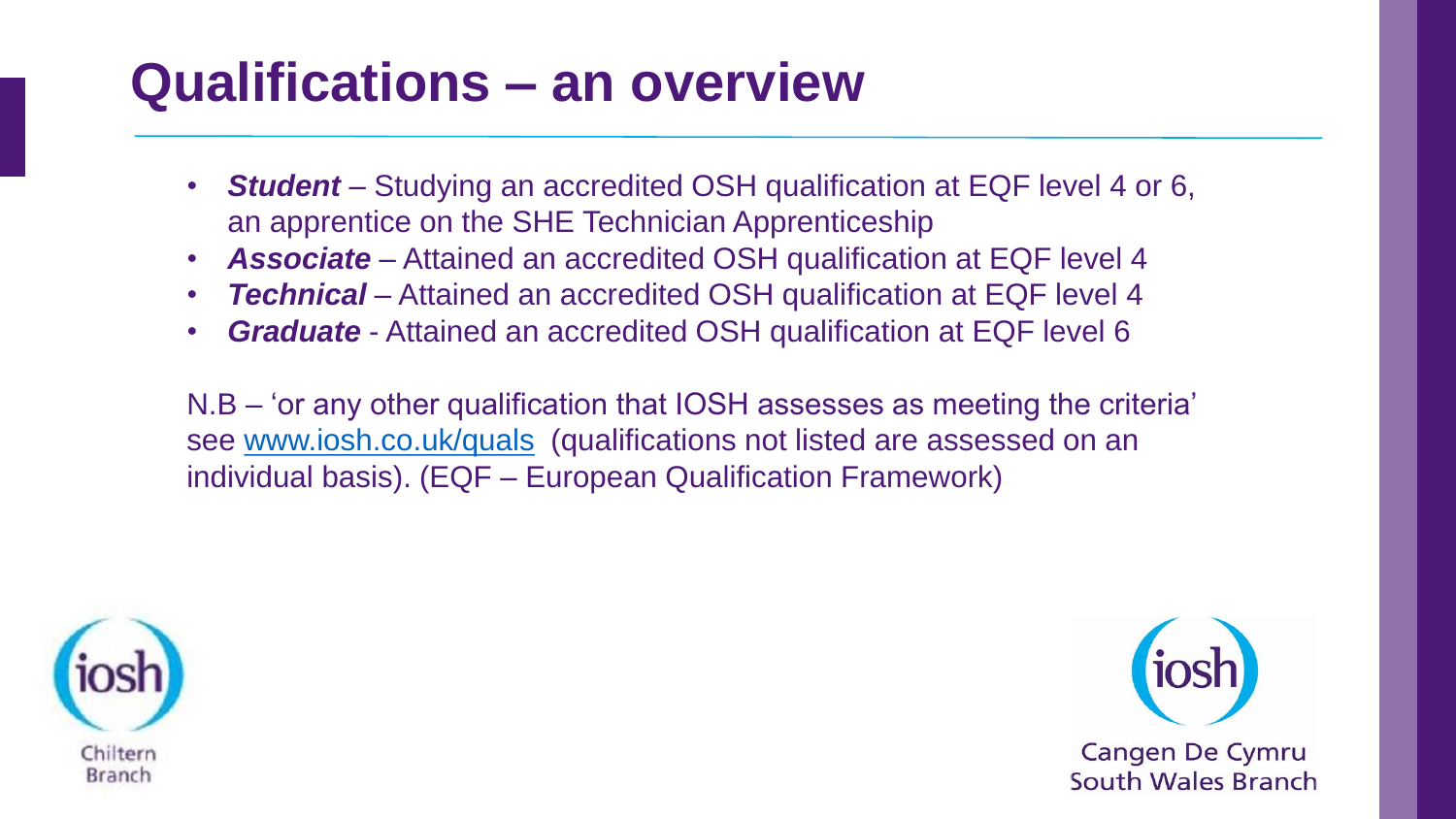## **Moving from Grad IOSH to CMIOSH – Example**

When your *graduate* status is confirmed IOSH will invite you to join the IPD process to move toward (not transfer) to *chartered* status.

- Depending on the qualification at *graduate* level, those with vocational qualifications (NVQs at level 5 or 6) will follow a route commencing with an *open assessment* and then concluding with a *peer interview*.
- Those with a degree, diploma (NEBOSH, NCRQ) will follow a route commencing with a *skills portfolio* and then a *peer interview*.
- If you have a '*cognate*' qualification you will have to do both open assessment and a portfolio before a peer interview.



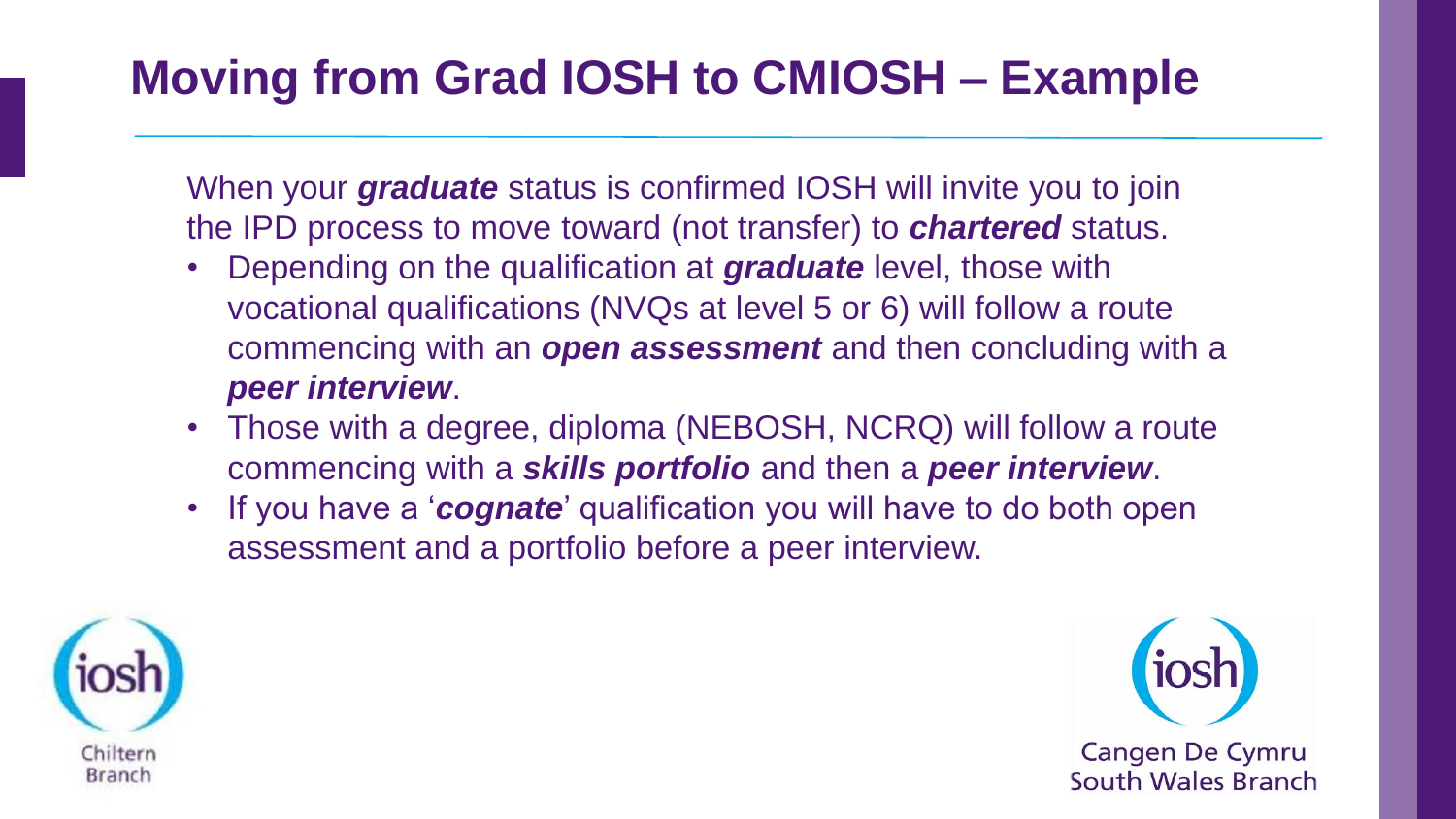### **IPD – Open Assessment Process**

- Pay your IPD fee this lasts for 2 years
- Review all documents applicable to the process and when ready book on via IOSH.
- 9 'monthly' opportunities in any year.
- open book assessment
- Part A 48 multi-choice/format Qs in 3 hours (no longer)
- result, pass or fail on part a instantly
- Passing part A gives access to part B
- 7 days (no longer) to complete part B which starts immediately you know you have passed part A.
- Part B 2 Qs (no choice), (700 words).



• Overall result within 21 days.

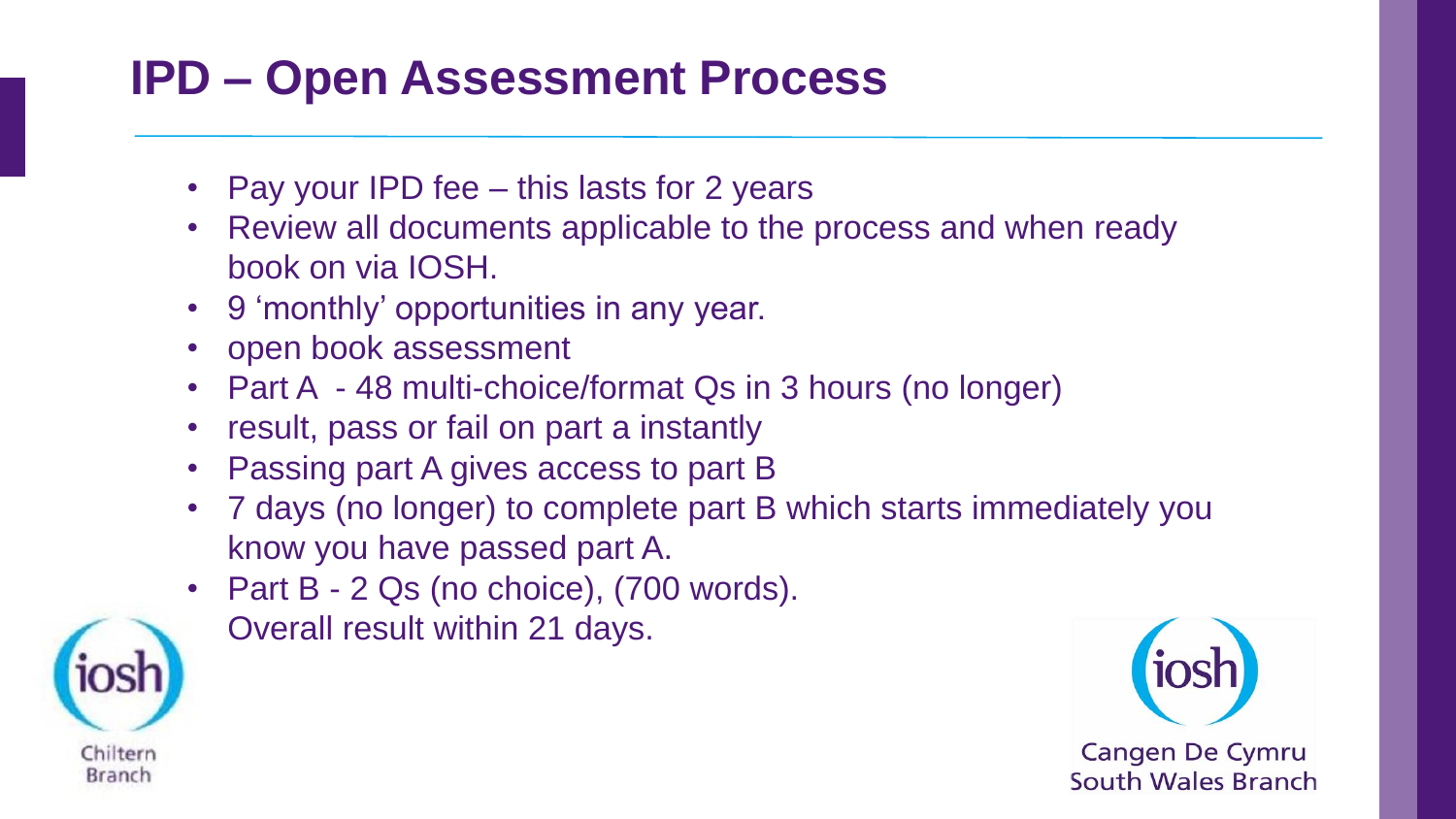### **IPD – Portfolio route**

- Select 7 criteria from 5 elements (27 criteria in all)
- Submit electronically to IOSH for assessment.
- Assessment takes approx. 3 weeks per assignment.
- There is a detailed guide on the IOSH website (66pages) to the process.
- IOSH website includes all appropriate documents and explanations.
- It is similar to NVQ processes in layout and requirement, and criteria overlap in some regards.



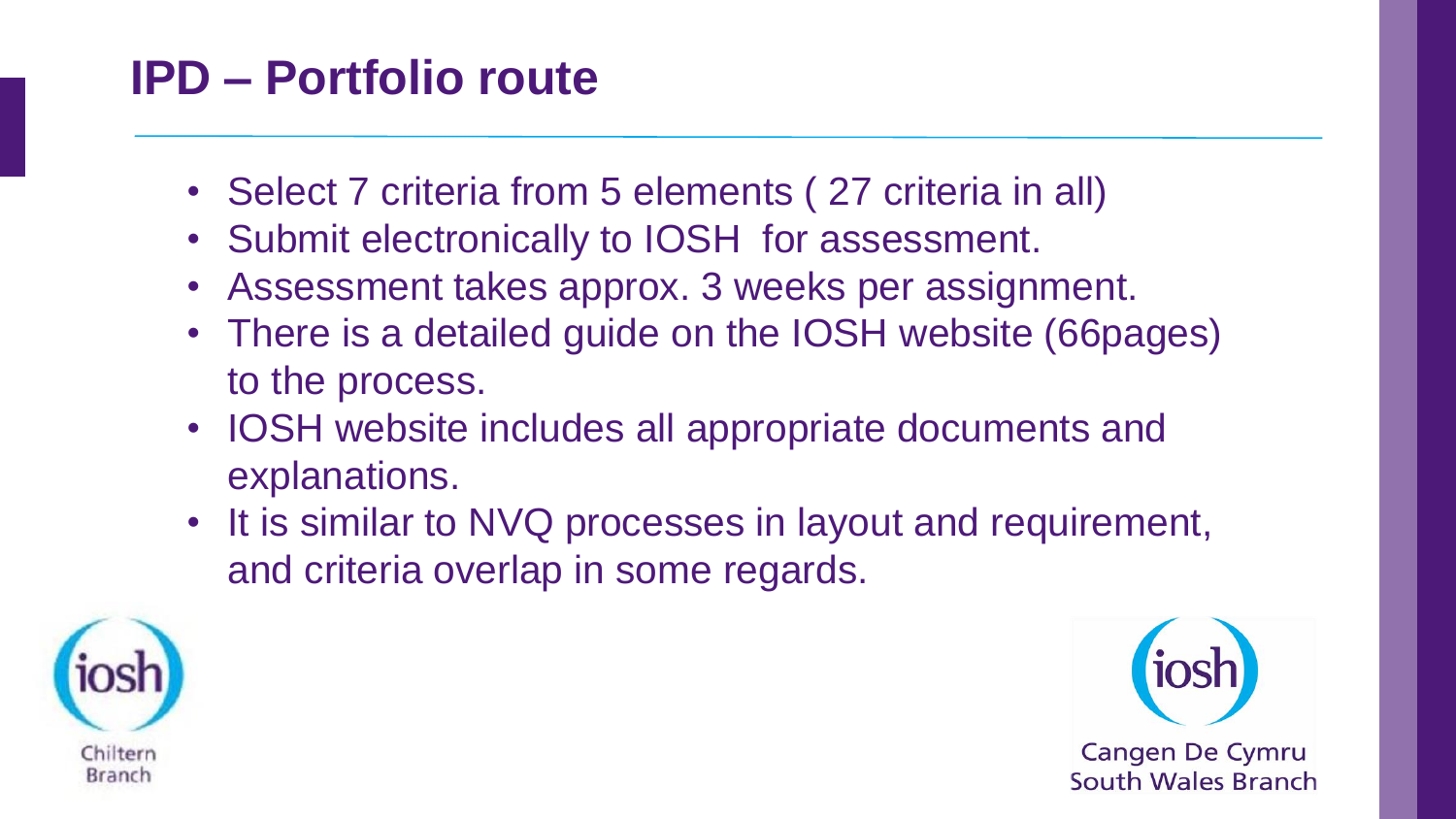#### **IPD – Peer Assessment**

- Pay your fee
- Get available dates from IOSH (and locations dependence on Covid-19) otherwise ZOOM interview.
- Interview is 1 hour –usually 3 'peers', all CMIOSH
- Interview requires you to present an overview of your career for 10 minutes
- Questions from peers cover a range of topics, some technical. Some relating to career and others to the Requirements of a chartered member and the code of conduct etc.
- Outcome can be from the next day up to 14 days.
- If unsuccessful you currently have to wait 12 months.



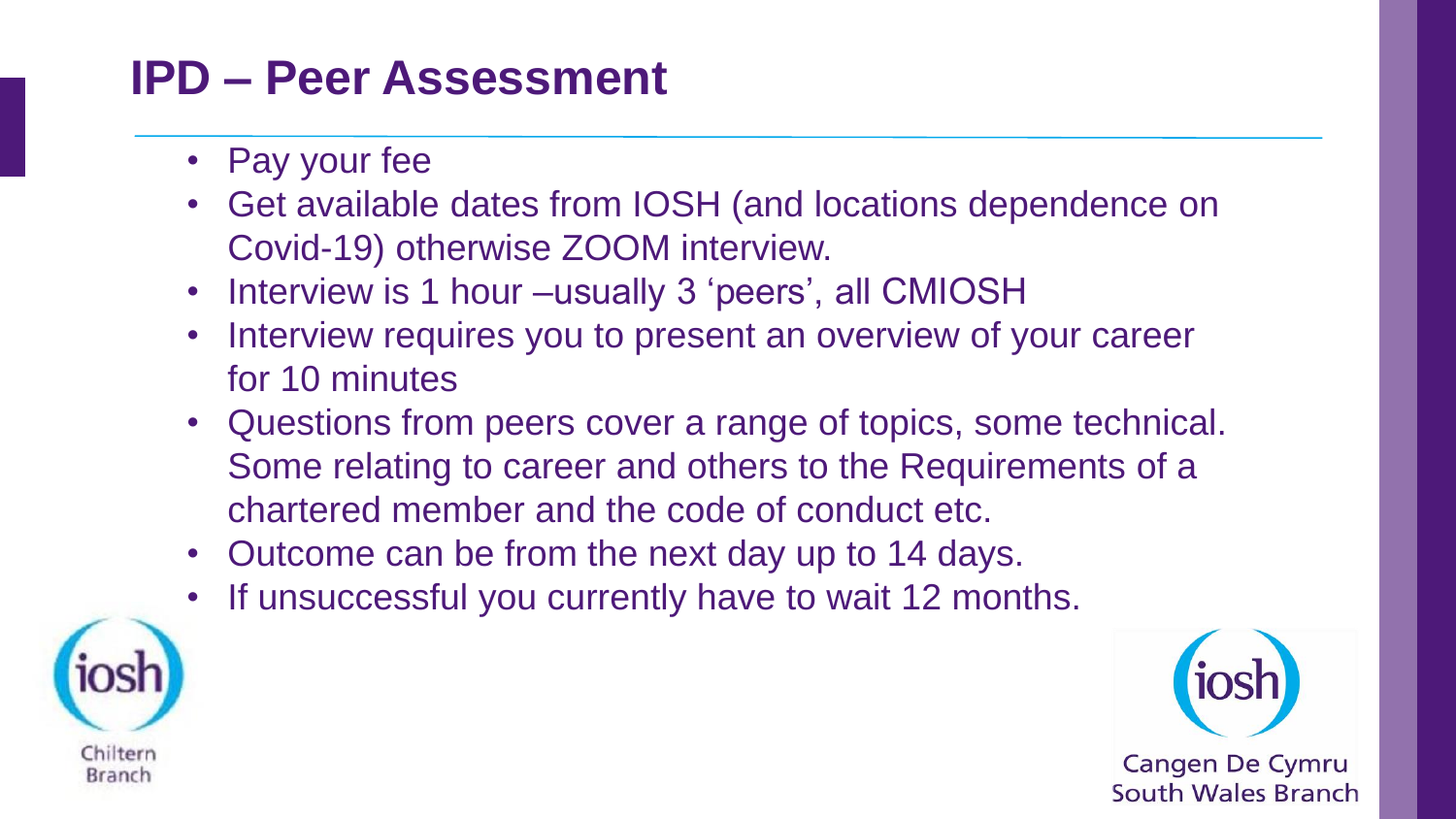

Are you stuck somewhere in the IPD process?

Yes No



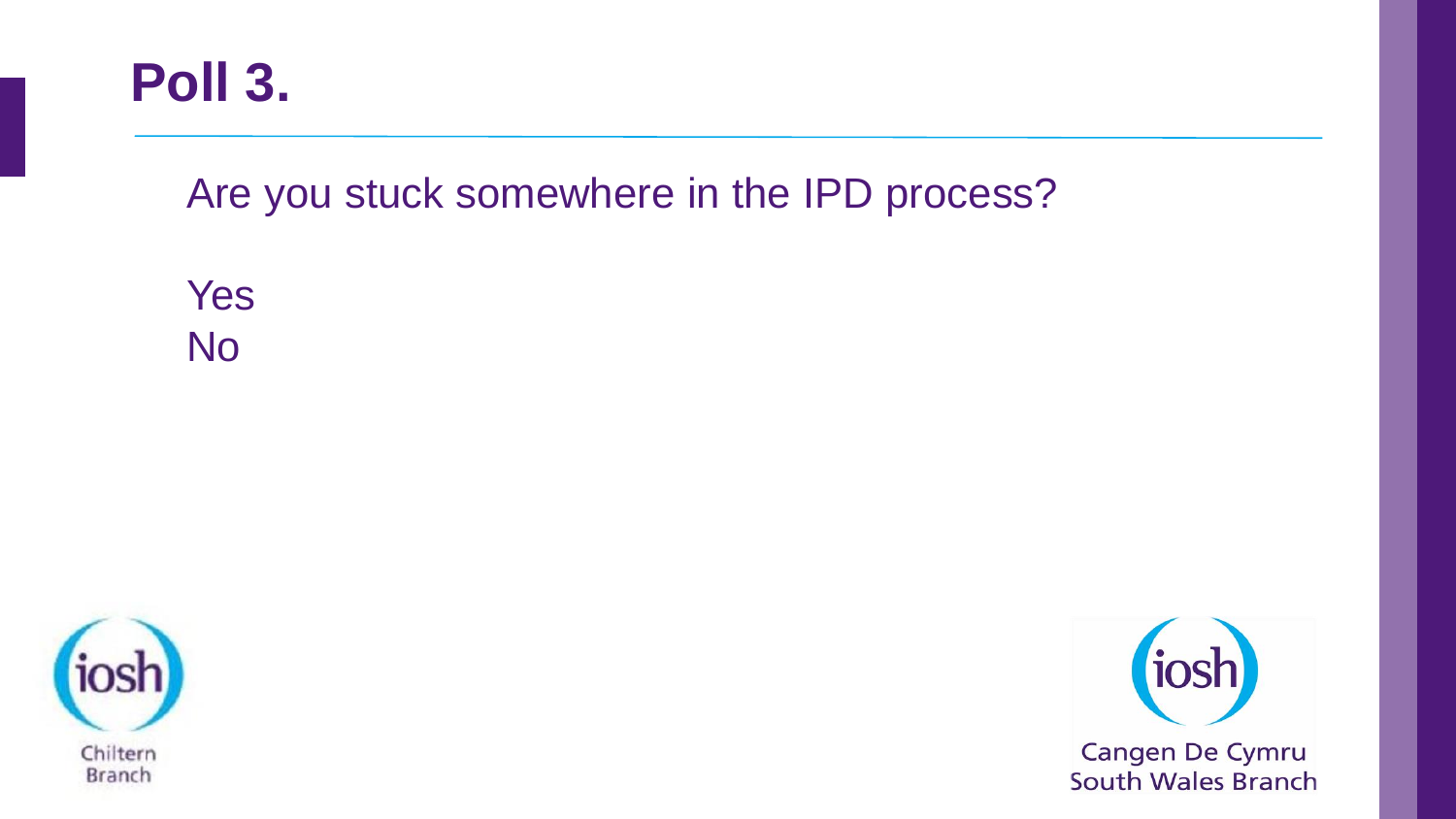## **CMIOSH to CFIOSH**

- 'The pinnacle of the profession'
- 'Demonstrate outstanding dedication to the profession'
- 'Above and beyond'
- 'Role models for other members'
- Must be a chartered member for 5 years
- Process is by way of a structured application
- A fee applies
- An review of your portfolio/application before selection for interview.
- Interview lasts 1hour
- Presentation is optional.



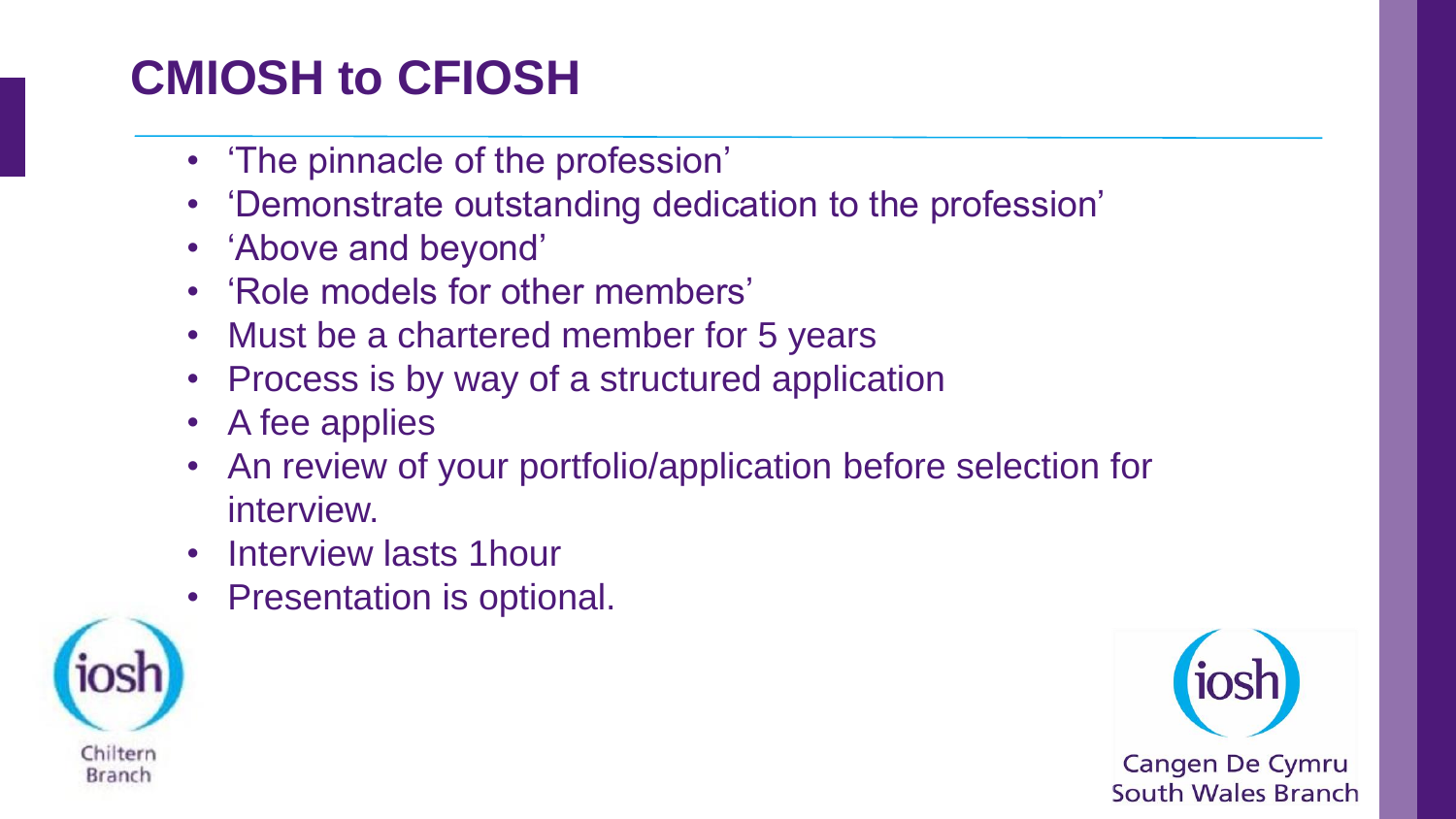### **CPD and its part in your journey.**

- You must record your CPD from Tech IOSH onwards.
- Your CPD can be audited by IOSH at any time
- Your CPD will be audited if you apply for any category transfer. i.e. from *affiliate* to *technical* – do you have a development plan at least, and
- When you apply for Grad IOSH.
- When you have completed your open assessment or portfolio before proceeding to peer interview.
- When you submit an application for fellow.



The term 'of good standing' is often used in conjunction with CPD

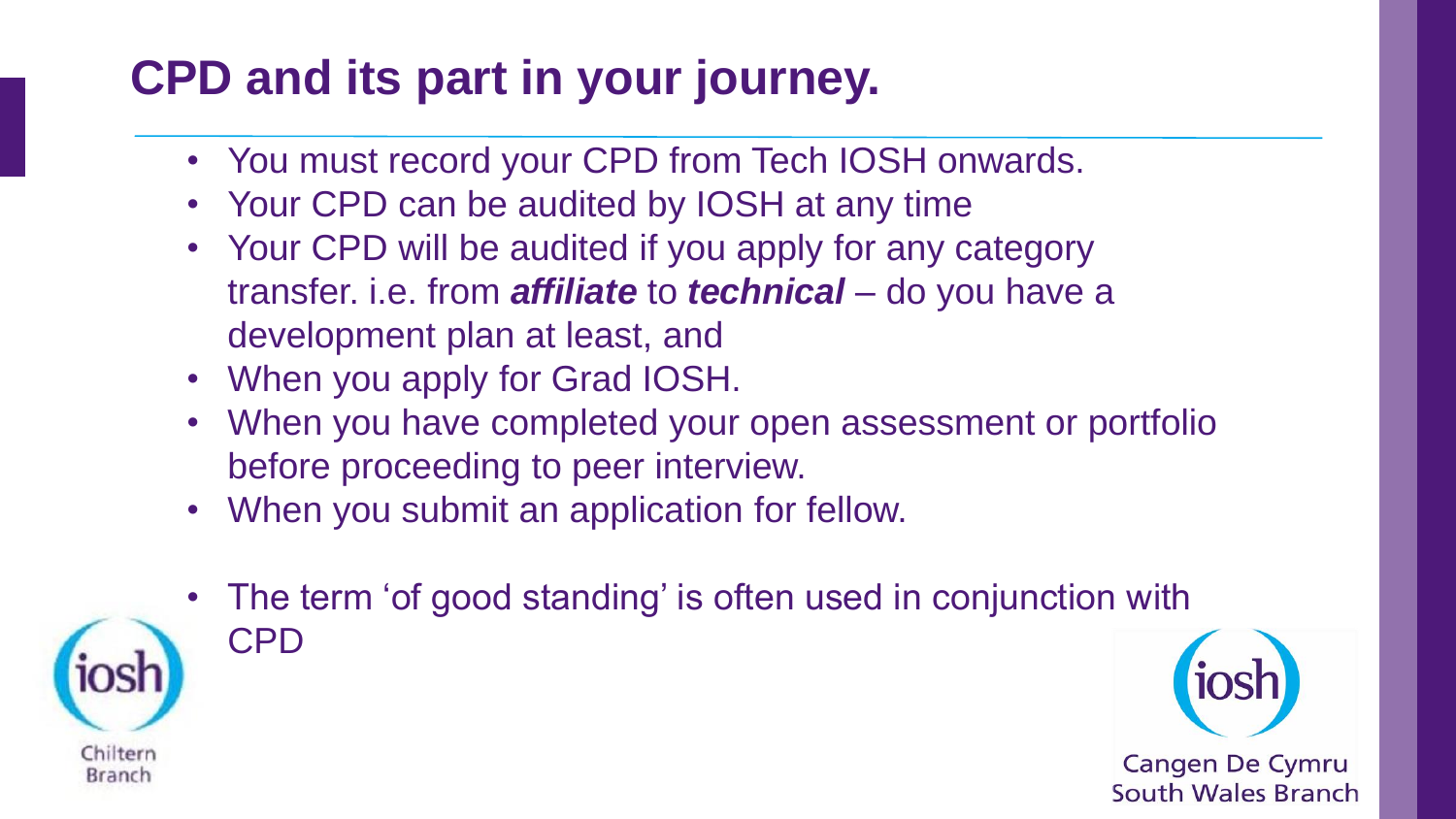#### **IOSH Career Hub.**

Chiltern

Branch



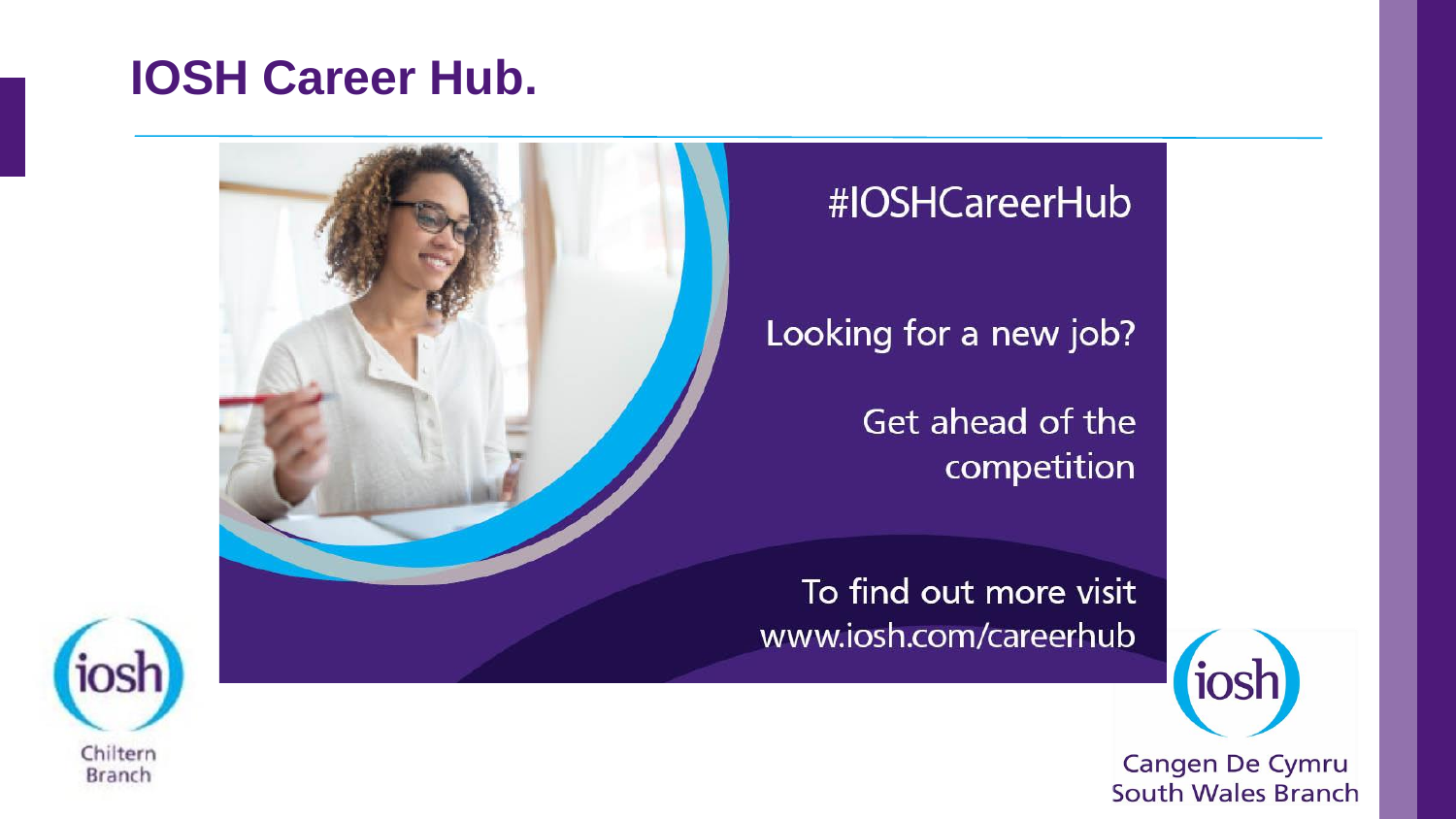#### **IOSH Future Leaders.**

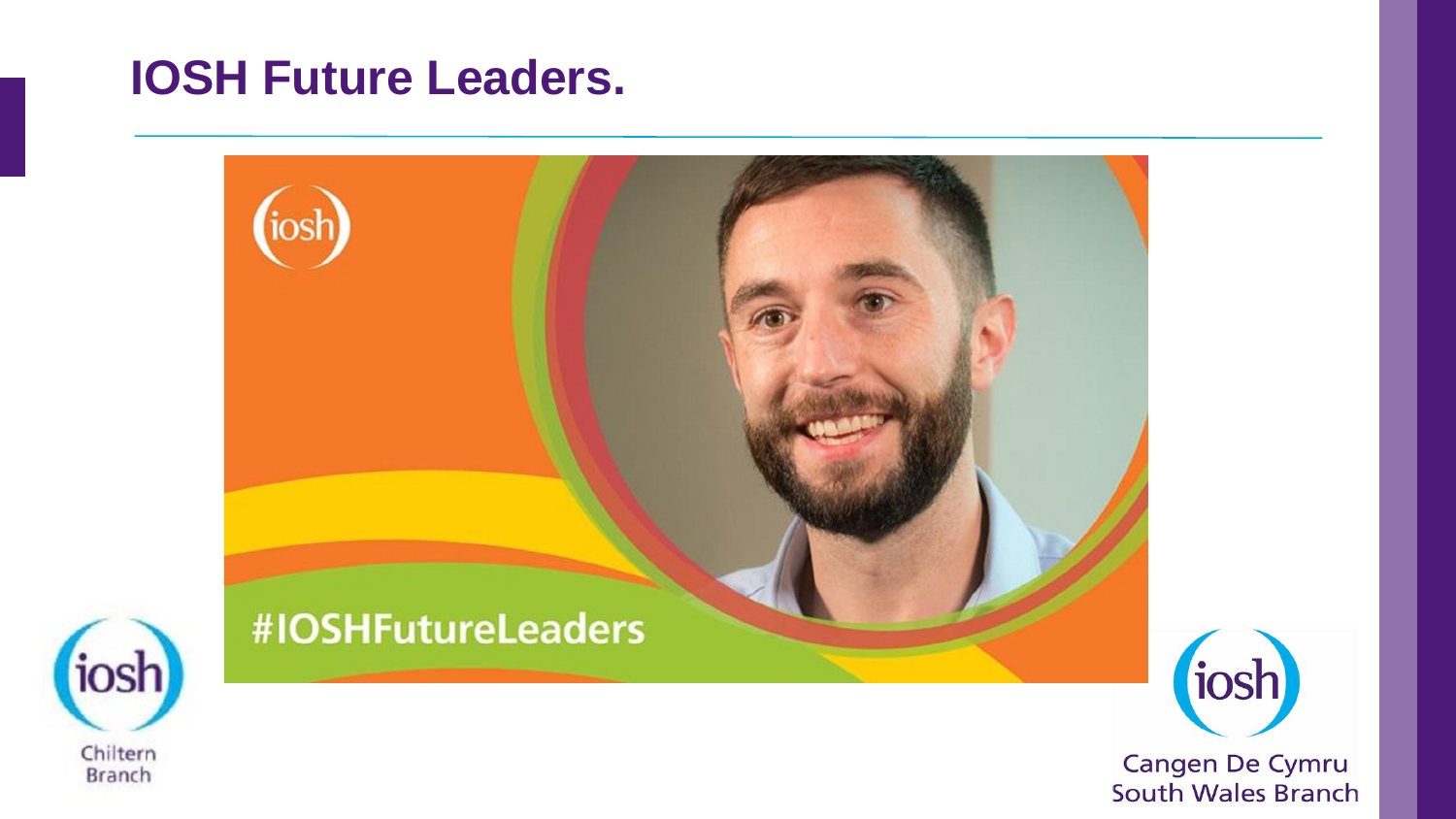### **IOSH Mentoring.**

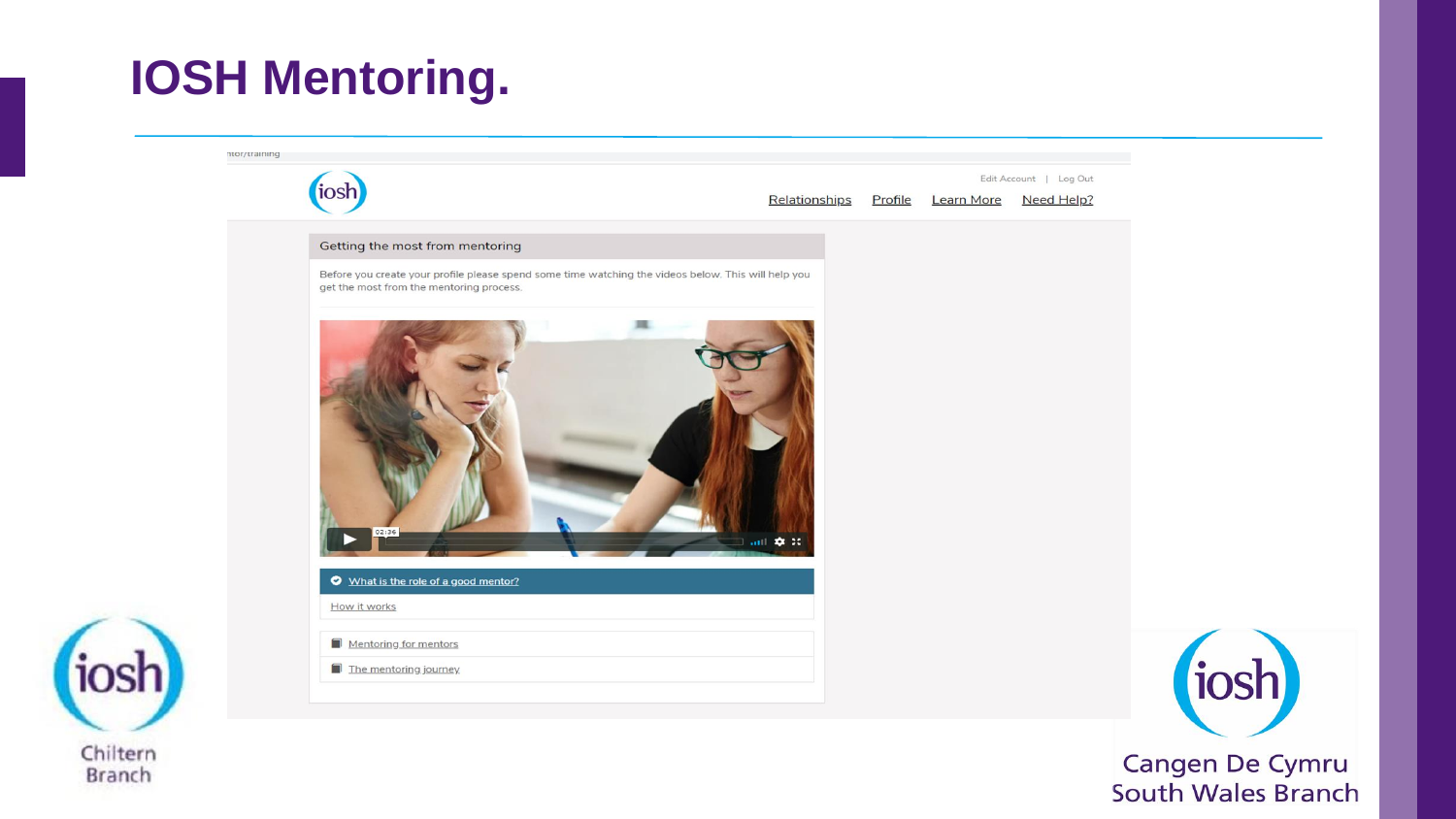### **Conclusion.**

• Thank-you.

- Details of everything you need at each grade are on the IOSH web-site
- <https://www.iosh.co.uk/membership/>
- Contact them via 01162573198 or [membership@iosh.com](mailto:membership@iosh.com)
- Consider the benefit of a mentor
- Consider the benefit of mentoring
- Everyone needs help and sometimes that includes making sense of the information you are given, putting it into perspective/timeframes etc.
- Chilterr Branch